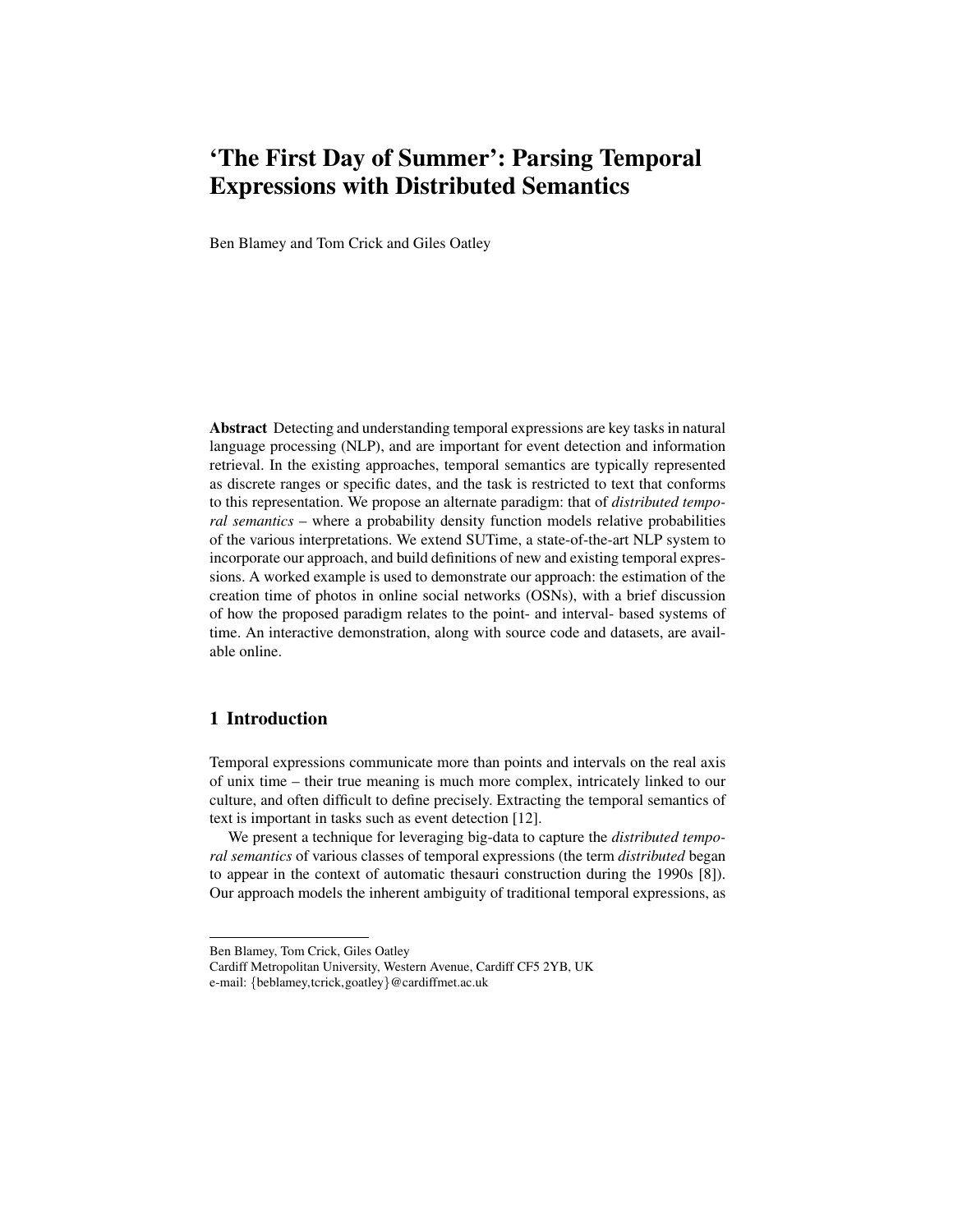well as widening the task to infer semantics from quasi-temporal expressions not previously considered for this task.

In Section 2, we discuss how existing work has overlooked the distributed semantics issue, followed by an outline of our approach in Section 3. In Section 4, we describe a technique for mining a distributed definition from photo metadata downloaded from the Flickr service. Examples are shown in Section 5, with a discussion of cultural nuances we find. In Section 6 the changes to the SUTime framework are described. Section 7 shows an example use of the system, for determining the creation time of Facebook photos – highlighting how the approach facilitates incorporation of a prior probability. Section 8 is a brief discussion of how the approach relates to the point- and interval- based systems of time used in AI, followed conclusions in Section 9, with directions for future work in Section 10.

# 2 Related Work

Research into temporal expressions has generally focused on their detection and grammatical parsing. Traditionally, systems used hand-coded rules to describe a formal grammar. Popular frameworks using such an approach include: Heidel-Time [14], GUTime [11], with the more recent SUTime [6], part of the Stanford CoreNLP framework<sup>1</sup>, considered to be a state-of-the-art system, as measured on the TempEval-2 dataset [16].

Consistent with general trends in NLP, more statistical approaches have become popular, where grammars are built through the analysis of large corpora. An example is the development of *grammar of time expressions* [2], to concisely model complex compositional expressions.

Whether hand-coded or machine learnt rules are used, the terminal set of the grammar is generally the months, dates, days of the week, religious festivals, public holidays, usually with an emphasis on the culture of the authors. SUTime can be configured to use the JollyDay<sup>2</sup> library, which contains definitions of important dates for many cultures – but even in this case the definitions are restricted to the model of discrete intervals. This approach is the most natural and simplest approach to the mathematical modelling of time, used throughout natural science. Work such as that of Allen [1] is often cited as a philosophical underpinning of this model.

Such an approach is useful for describing the physical world with mathematical precision, but is a poor means of describing the cultural definition of temporal language. In cases where it is difficult to assign specific date ranges, the advice is to leave alone:

Some expressions' meanings are understood in some fuzzy sense by the general population and not limited to specific fields of endeavor. However, the general rule is that no VAL is to be specified if they are culturally or historically defined, because there would be a high degree of disagreement over the exact value of VAL. [7, pp. 54]

<sup>1</sup> http://nlp.stanford.edu/software/corenlp.shtml

<sup>2</sup> http://jollyday.sourceforge.net/index.html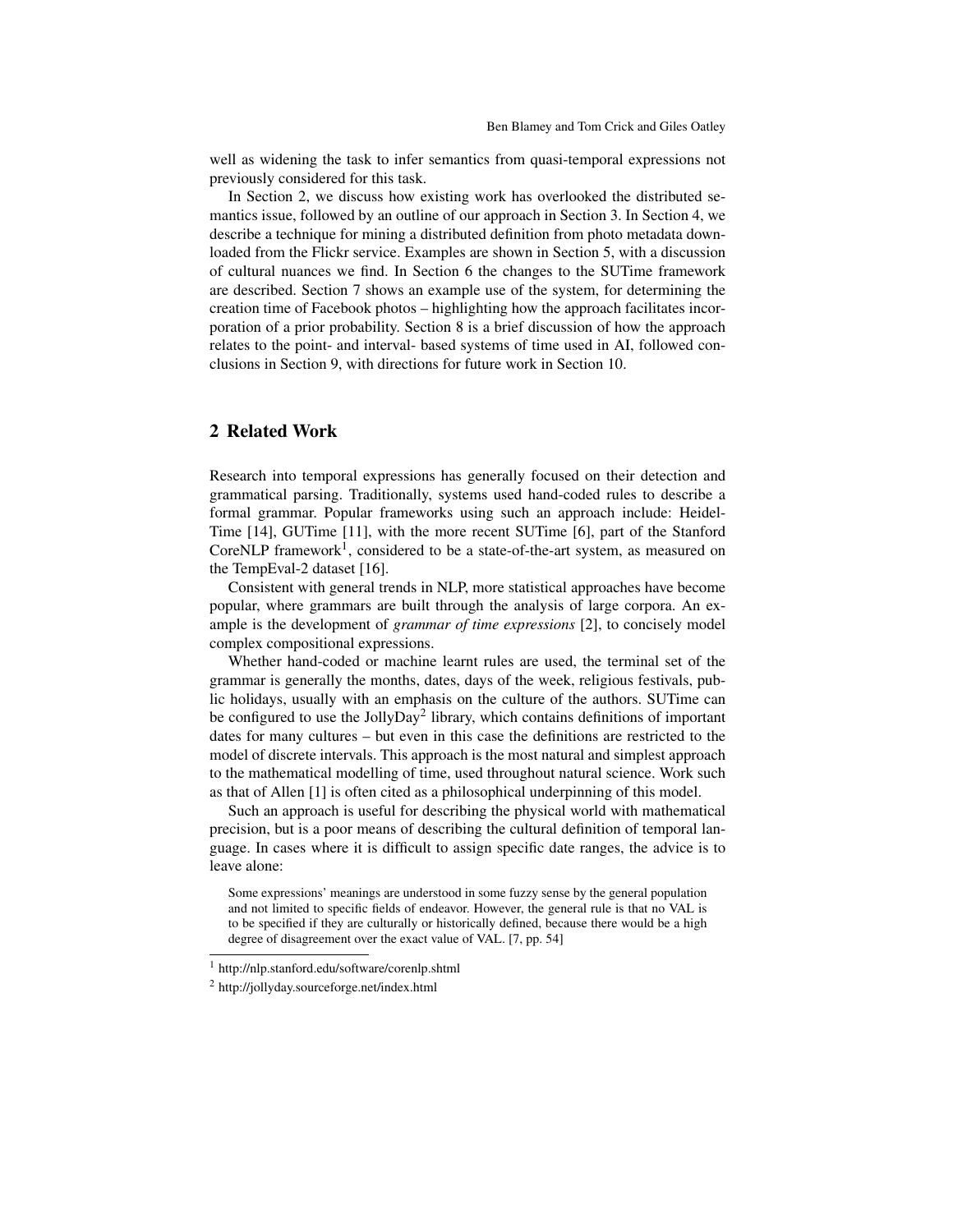An advantage of using this restricted, well-defined vocabulary is that it facilitates numerical evaluation of parsing accuracy, and performance can be compared with standard datasets, such as those from the TempEval series [15, 16].

However, this emphasis on grammar has resulted in the research community overlooking the meaning of the terminals themselves. An exciting development is the approach of Brucato et. al. [5], who, noting the maturity of tools developed for the traditional tempex task, widen the scope by to include so-called *named temporal expressions*. First, they created a list of NTEs by parsing tables containing temporal expressions in manually selected Wikipedia articles, merging the results with the JollyDay library. This list is used to train a CRF-based detector, which in turn was used to find completely new NTEs, such as sporting events. However, they note the difficulties of learning definitions for the newly-discovered NTEs:

...it is difficult to automatically learn or infer the link between "New Year's Day" and 1st January, or the associations between north/south hemisphere and which months fall in summer... [5, pp. 6].

They resort to TIMEX3, a traditional, discrete interval representation. In this paper we present an approach to constructing distributed definitions for temporal expressions, to hopefully overcome this issue.

Clearly, looking for temporal patterns in datasets is not a new task, many studies have observed that Twitter activity relating to some topic or event can peak at or near the corresponding real-world activity. Indeed, work closely related to our approach detects topics through periodicity [18], as compared with existing approaches of Probabilistic Latent Semantic Analysis (PLSA), and Latent Dirichlet Allocation (LDA). Our goal here is to demonstrate how such data can be viewed as a distributed *definition* of the expressions, and that this definition can be incorporated into temporal expression software by choosing a suitable probability density function.

### 3 A Distributional Approach to Defining Temporal Expressions

We pursue a distributional approach for two reasons: firstly, a distributed definition can capture a more detailed cultural meaning. Examples from our study show that these common temporal expressions are often associated with instances outside their official, or historical definition. We find distributions have a range of skewness and variance, some with more complex patterns exhibiting cultural ambiguity; we discuss specific detailed examples in Section 5.

Secondly, our approach allows a much larger range of expressions to be considered as temporal expressions. Under the current paradigm, phrases need to be associated with specific intervals or instances in time. Religious festivals and public holidays can be resolved to their official meaning, but this is not possible for expressions where no single such definition exists. Indeed, there are many expressions that have consistent temporal meaning, without any universal official dates. See Sec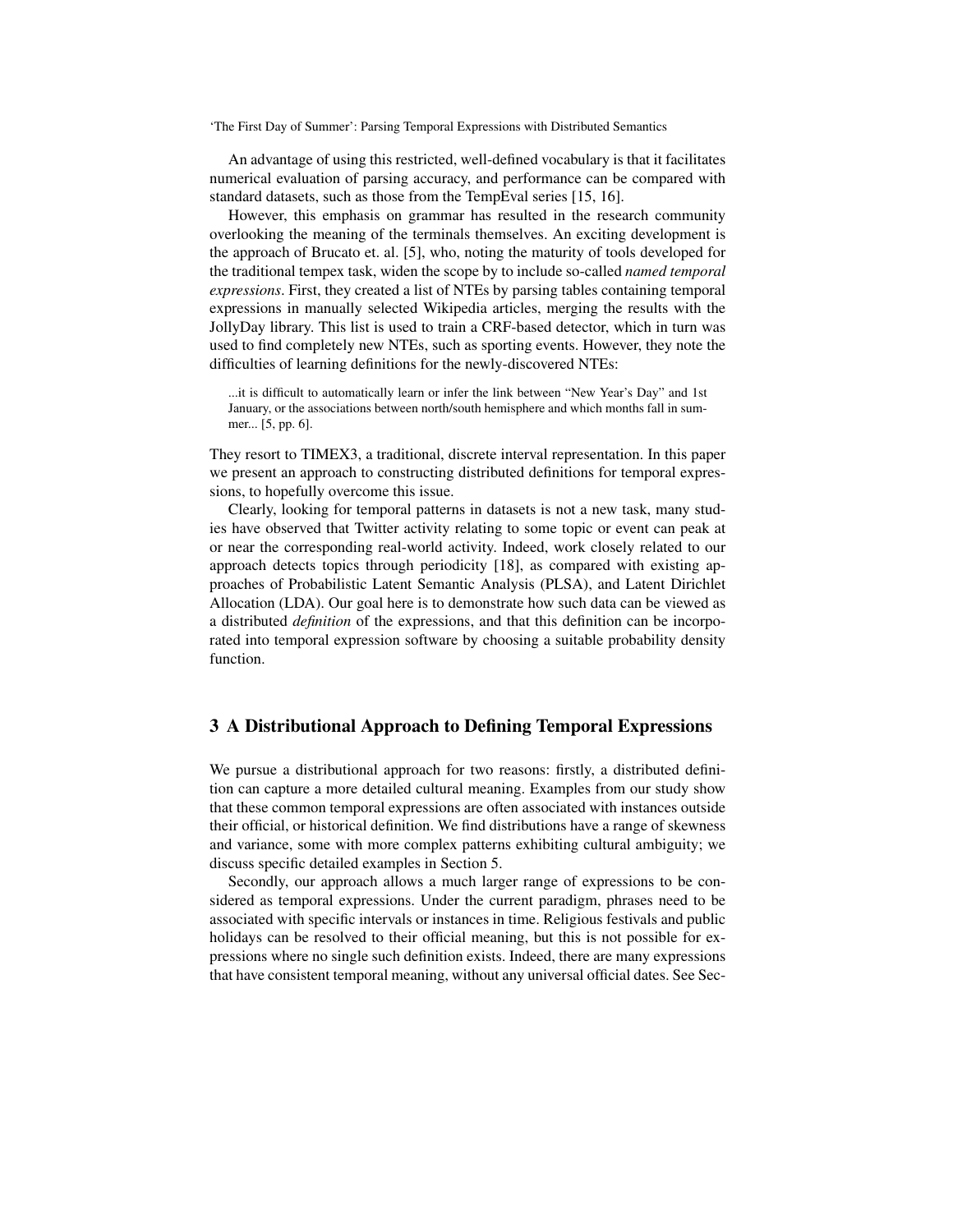tion 5 for a discussion of examples in this category, such as "Freshers' Week" and "Last Day of School" (Figure 5).

In our theoretical model, we define time  $t \in \mathbb{R}$ . A temporal expression *S* is represented by a function  $f(t)$ , which is a probability density function for the continuous random variable  $T_s$  (Section 8 for interpretation of this random variable). For our purposes here, we define a p.d.f.  $f(t)$  simply as:

$$
P(T_s \ge t_1, T_s \le t_2) = \int_{t_1}^{t_2} f(t) dt
$$
 (1)

it follows that:

$$
\int_{-\infty}^{\infty} f(t) dt = 1
$$
 (2)

and

$$
f(t) \ge 0 \,\forall t \tag{3}
$$

In practice, we work over a smaller, finite date range, suitable for the context. For this paper, we consider a single 'generic year', and focus on handling temporal expressions with date-level granularity.

#### 4 Mining the Definitions

Photographs uploaded to the photo-sharing site  $Flickr<sup>3</sup>$ , used in numerous other studies, have been used as the basis for our definitions. The Flickr API was used to search for all photos relating to each term uploaded in the year 2012<sup>4</sup>. Metadata was retrieved for each matching photo<sup>5</sup>, the 'taken' attribute of the 'dates' element is the photo creation timestamp (Flickr extracts this from the EXIF [3] metadata, if it exists).

Our aim for using an online social network as a data source was to build culturally accurate definitions. A photo-sharing service was used because the semantics of the photo metadata would be more closely associated with the timestamp of the photo than would be the case for a status message. Tweets such as "getting fit for the summer", "excited about the summer", "miss the summer", etc, do not reveal a specific definition of the word or phrase in question. Conversely, a photo labelled "Summer", "Graduation" or such like, indicates a clear association between the term and the time the photo was taken. Measuring this association on a large scale yields a distributed definition – literally a statistical model of how society defines the term.

For our initial system, we consider only temporal expressions for which we expect the pattern to repeat on an annual basis. To some extent, this obviates some of the error in the photo timestamps, inevitably originating from inaccurate camera

<sup>3</sup> http://www.flickr.com

<sup>4</sup> Using the endpoint described at: http://www.flickr.com/services/api/flickr.photos.search.html

<sup>5</sup> Using the endpoint described at: http://www.flickr.com/services/api/flickr.photos.getInfo.html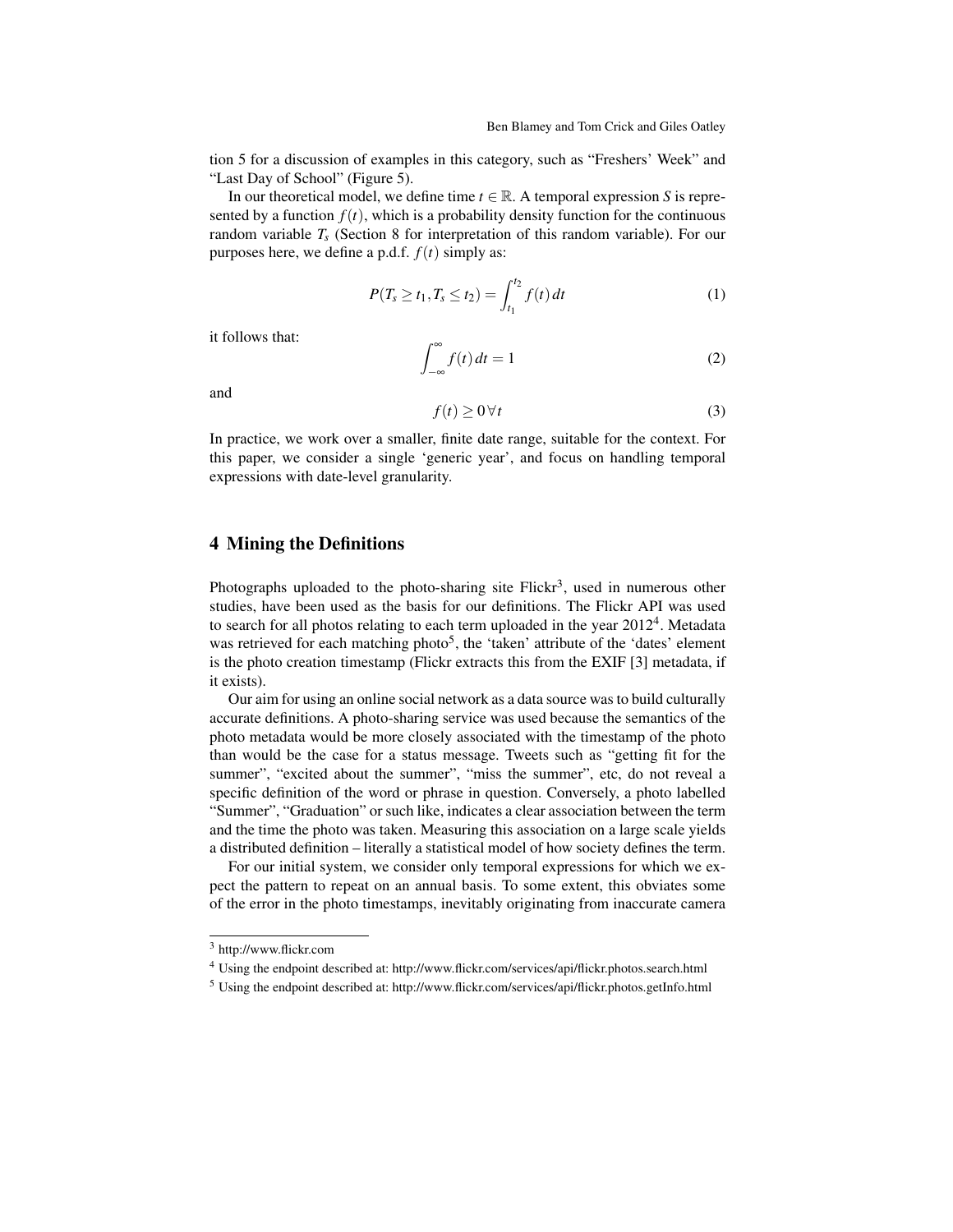clocks, and timezone issues. A similar approach should be suitable for creating definitions at other scales of time. A range of phrases were chosen for the creation of a distributed definition, some that are commonly used for such purposes, and other more novel examples taken from Facebook photo album titles (Section 5).

Having collected a list of timestamps for each term, we needed to find a probability density function to provide a convenient representation, and smooth the data appropriately. An added complication is that mapping time into the interval of a single year creates an issue when trying to fit, say, a normal distribution to the data. The concentration of probability density may lie very close to one end of the interval (e.g. "New Year's Eve"), which means we cannot neglect contributions from peaks of probability density that lie in neighbouring years in such cases.

Generally, the timestamps were arranged in distinct clusters, so we computed frequencies for 24-hour intervals, and then attempted to fit mixture models to the data, using the expectation-maximization process, implemented in the Accord.NET scientific computing framework [13]. Initial attempts used a mixture of von Moses distributions, a close approximation to the *wrapped normal distribution*, the result of wrapping the normal distribution around the unit circle. We had difficulties reaching a satisfactory fit with this model, so instead we used a mixture of normal distributions, adapted to work under modulo arithmetic (using the so-called *mean of circular quantities*). Hence, the probability density greater than  $\pm 6$  months away from the mean is neglected, for each normal distribution in the mixture. With standard deviations typically in the region of a few days, this is reasonable.

After mixed results using *k*-means clustering to initialize the model, we settled on a uniform arrangement of normal distributions. A uniform distribution was also included to model the background activity level – without this, because the normal distributions had standard deviations of just a few days, fitting was disrupted by the presence of many outliers.

After fitting, normal distributions with a mixing coefficient of less than 0.001 are pruned from the model (as our primary goal is to generate a terse semantic representation). As discussed in Section 10, the inclusion of asymmetric distributions in the mixture, to better model the some of the distributions in the data is an obvious avenue for future investigation.

# 5 Discussion of Fitted Distributions

For Bonfire Night (Figure 1) (5<sup>th</sup> November, United Kingdom) the primary concentration is near the primary date, but with more variance than is with the case with April Fools' Day. A number of other distributions in the fit have between 1-2% mixing coefficient, with means at 8<sup>th</sup> January (possibly relating to the solemnity of John the Baptist on  $16<sup>th</sup>$  January),  $26<sup>th</sup>$  June (Midsummer's Eve,  $23<sup>rd</sup>$  June is popular for bonfires in Ireland), and 2<sup>nd</sup> May (Bonfires are popular in Slavic Europe on 1<sup>st</sup> May).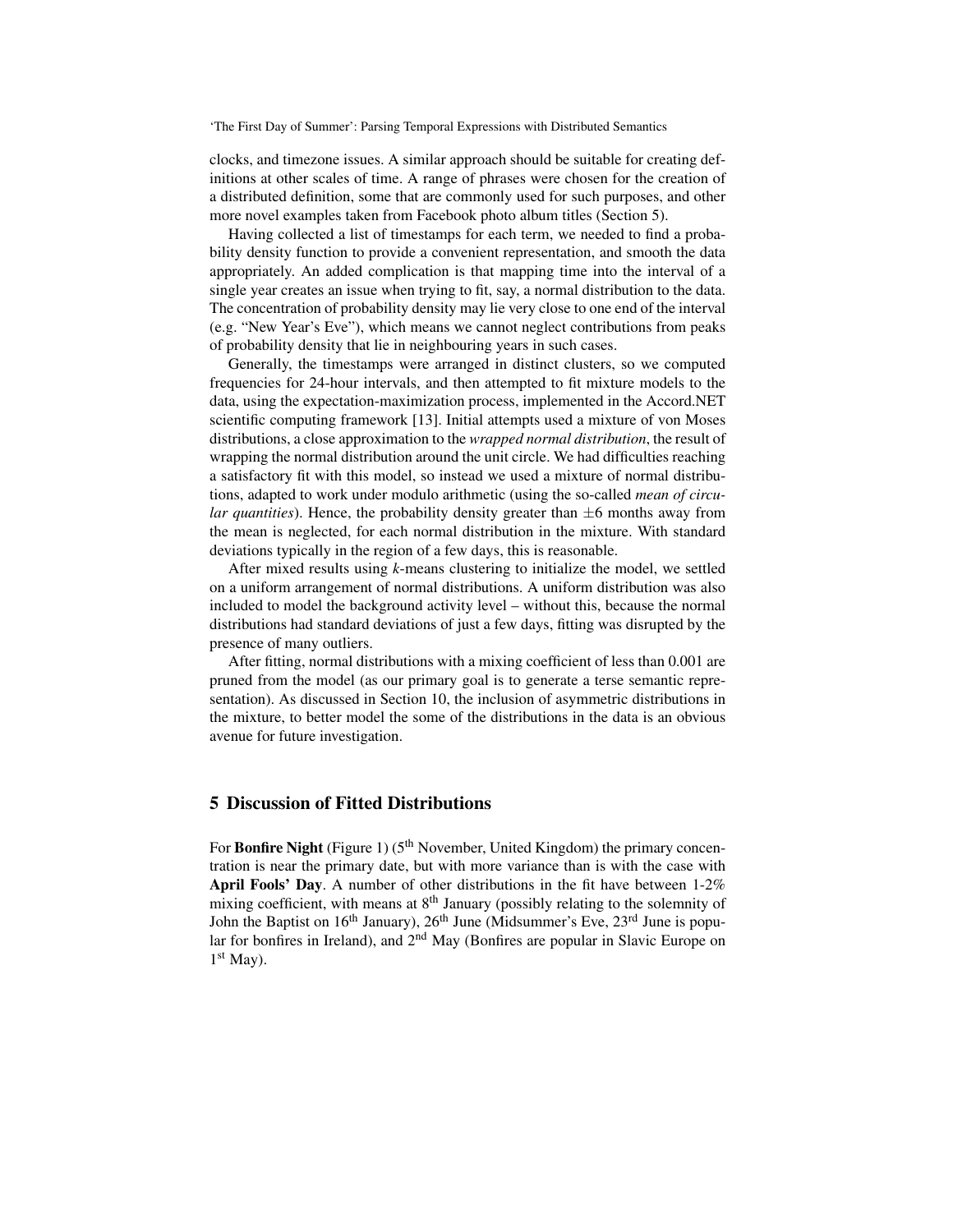Ben Blamey and Tom Crick and Giles Oatley



Fig. 1 Distribution of "Bonfire Night"



Fig. 2 Distribution of "Christmas"



Fig. 3 Distribution of "Halloween"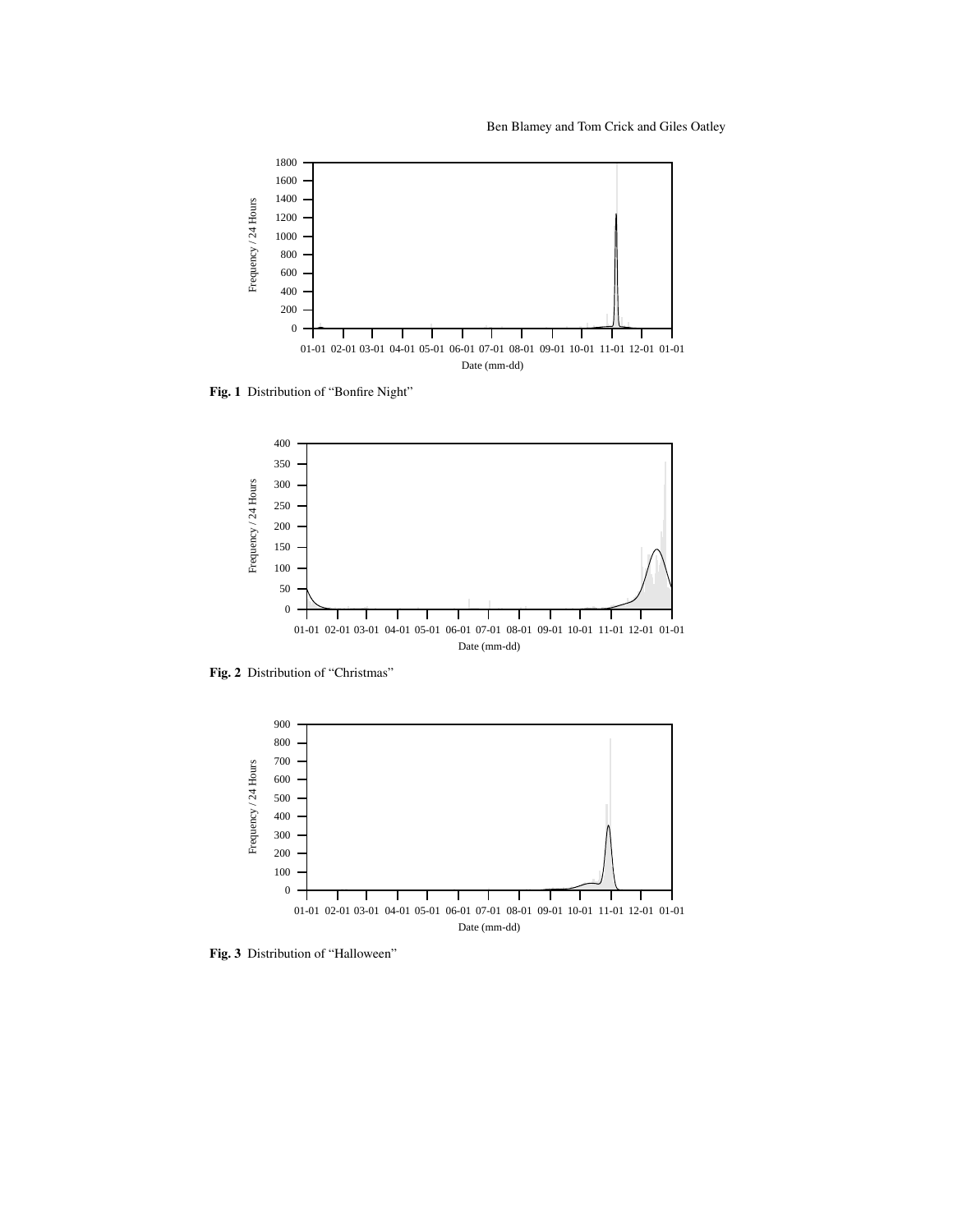'The First Day of Summer': Parsing Temporal Expressions with Distributed Semantics



Fig. 4 Distribution of "Graduation"



Fig. 5 Distribution of "Last Day of School"



Fig. 6 Distribution of "Summer"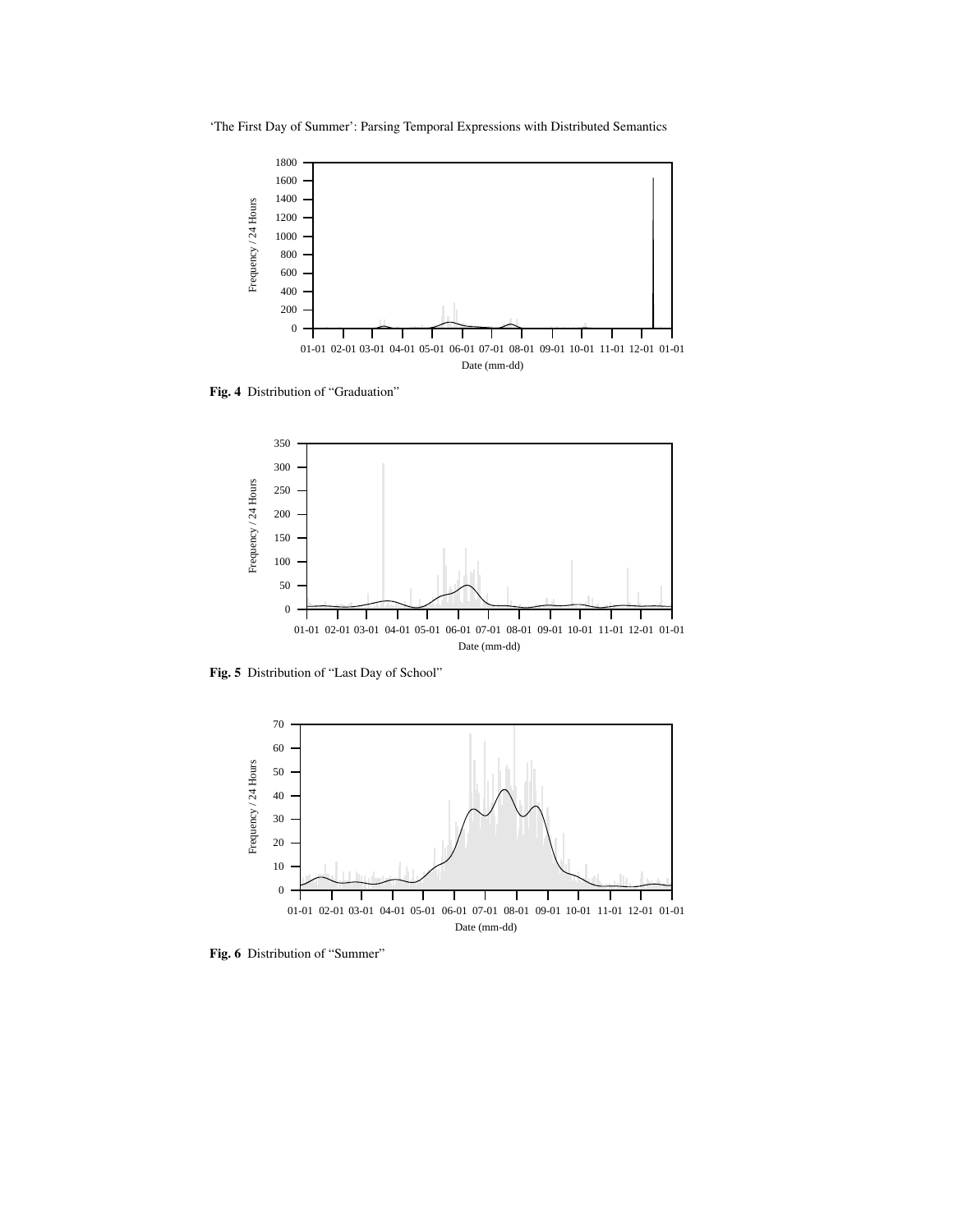Ben Blamey and Tom Crick and Giles Oatley

**Christmas** (Figure 2) (commonly  $25<sup>th</sup>$  December) starts early, with  $10\%$  of the probability density contributed by a distribution with a mean of 20<sup>th</sup> November. In cultures using the Julian calendar, Christmas is celebrated on  $7<sup>th</sup>$  January and  $19<sup>th</sup>$ January, perhaps explaining some of the probability density we see in January. In the case of New Years' Eve, more than 92% of the probability mass is centred around  $31<sup>st</sup>$  of December. We find a normal with mean of January  $15<sup>th</sup>$ , possibly relating to the Chinese New Year on (23<sup>rd</sup> January, 2012).

The data for Halloween (Figure 3) clearly has a skewed distribution about its official data,  $31<sup>st</sup>$  October – we see much more activity in the preceding weeks, with activity rapidly dropping off afterwards. A similar distribution is exhibited in the case of **Valentines' Day** on  $(14<sup>th</sup>$  February). A limitation of our work is that we did not include asymmetric distributions in our mixture model; such distributions are fitted to a cluster of normal distributions with appropriately decaying mixture coefficients.

Freshers' Week is a term used predominantly in the UK to describe undergraduate initiation at university, usually in September or October. With the obvious differences between educational calenders between regions and institutions, a complex pattern is unsurprising. In the case of Last Day of School (Figure 5), assuming a precise date range in the general case is clearly impossible. Many universities have multiple Graduation (Figure 4) ceremonies a year, with loose conventions on dates, reflected in the clustering of the data.

Definitions of seasons show a significant bias toward northern hemisphere definitions, to be expected with the bias towards English language. However, we do see density at the antipodal dates in each case, modelled by normal distributions of appropriate means. For example, Winter has a distribution with a mean of 13th July, with a mix coefficient of 1%, with a similar phenomenon in the other samples. It is clear from the distribution of the data that all season terms we studied are used yearround. The data for **Summer** is shown in Figure 6, exhibiting a similar antipodal peak.

Some degree of background "noise" was present in many of the examples: the mixing coefficient was typically in the region of 2%.

#### 6 Modifications to SUTime

When modifying the SUTime framework [6], our aim was to preserve the existing functionality, as well as implement our distributed approach. A number of Java classes are used to represent the parsed temporal information, our key modification was to augment these classes so that they stored a representation of a probability distribution alongside their other fields. Modifications were then made to the grammar definitions to ensure that instances of these classes were associated with the appropriate probability distributions upon creation, and updated appropriately during grammatical composition.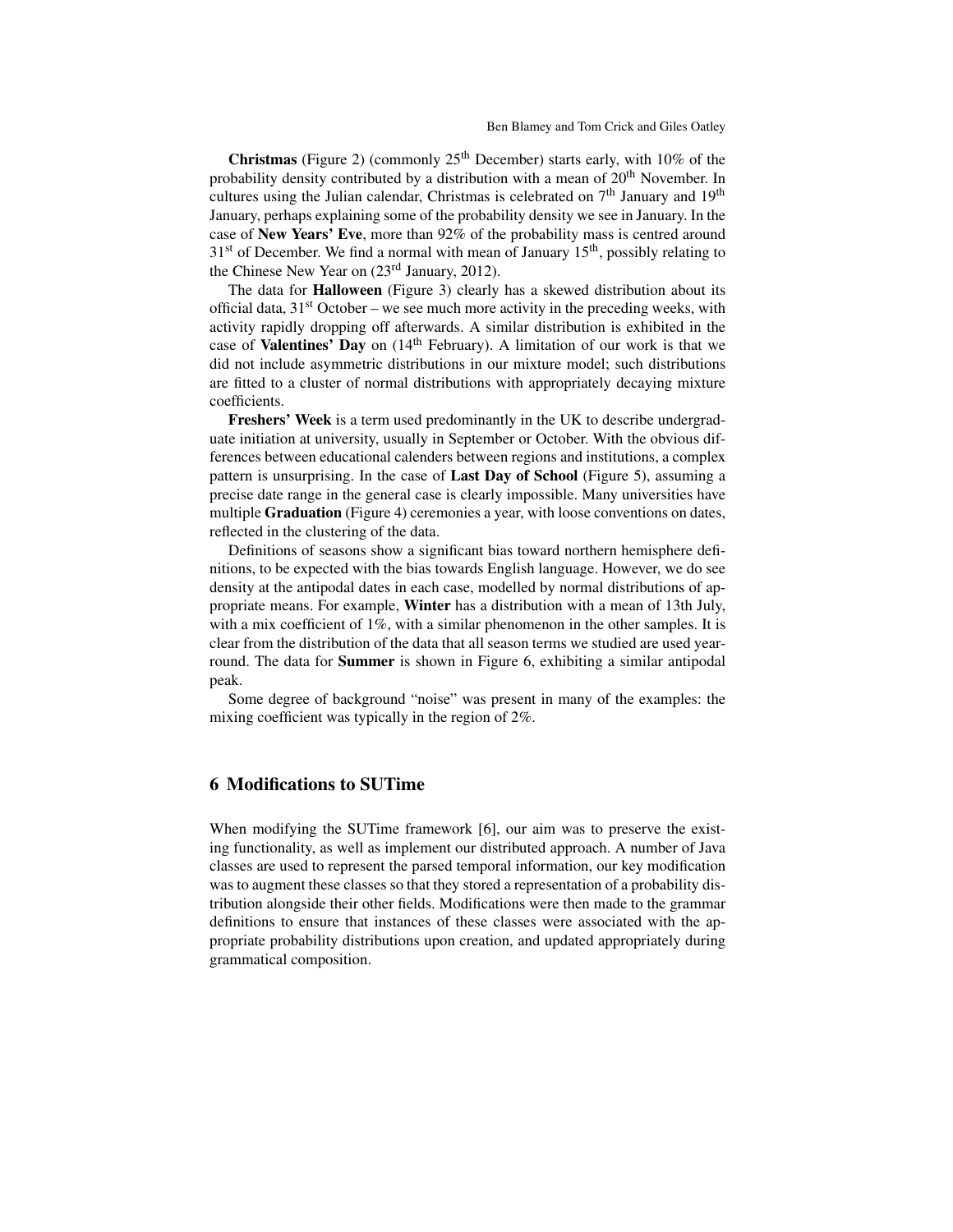In more detail, we begin with the core temporal classes. Where appropriate, we added a class field which could optionally hold an object representing the associated probability distribution. Effectively, this object is a tree whose nodes are instances of various new classes: AnnualNormalDistribution, AnnualUniformDistribution, (as the leaves of the tree), and those representing either a Sum or Intersection (i.e. multiplication) as the internal nodes. When no distributed definition was available (e.g. when parsing "2012"), a representation of the appropriate discrete interval is used as a leaf<sup>6</sup>. These classes implemented a method to return an expression string suitable for use in gnuplot (visible in the online  $demo<sup>7</sup>$ ) – with the two internal nodes algebraically composing the expressions returned by their children in the obvious way. Generation of an alternative syntax, or support for numerical integration could be implemented as additional methods. We also introduced a new temporal class, to represent a temporal expression which does not have a non-distributed definition (such as "Last Day of School"), for which composition is possible under the distributed paradigm, but which uses a dummy implementation under the traditional paradigm.

Secondly, it was necessary to make a number of changes to the grammar definitions – these files control how instances of temporal classes are created from the input text, and also how the instances of these classes are combined and manipulated based on the underlying text. After fitting the mixture models to the Flickr data (Section 4), definitions were generated in the syntax used by SUTime. Rules defining the initial detection of these expressions were updated so that the probability distributions were included, and modified to allow misspellings and repeated characters that we found in Facebook photo album names (common to online social networks [4]). We introduced rules to detect our new temporal expressions, and assign their distributed definitions. Other modifications were made to adapt the grammar to our domain of photo album names, relating to British English date conventions, and to support temporal expressions of the form 'YY. The rules for temporal composition were largely unchanged, as they are expressed in terms of the temporal operators defined separately.

SUTime defines 17 algebraic operators for temporal instances (e.g. THIS, NEXT, UNION, INTERSECT, IN). Facebook photo album names tended to contain mostly absolute temporal expressions (none of the form "2 months", or "next week"), and it was only necessary to modify the INTERSECT operator. In the distributed paradigm, intersecting two temporal expressions such as "Xmas" and "2012" is simply a case of multiplying their respective probability density functions. The existing implementation of the operator is unaffected. Adaptation of 'discrete' operators such as PREV and NEXT into the distributed paradigm presents an interesting problem, and is left for future work. All that remained was to include an expression for the final probability density functions in the TimeML output<sup>8</sup>.

 $^6$  *tm* \_year(x) and related gnuplot functions were useful for this [17, pp. 27].

<sup>7</sup> http://benblamey.name/tempex

<sup>8</sup> We introduced an 'X-GNUPlot-Function' attribute on the TIMEX3 element for this purpose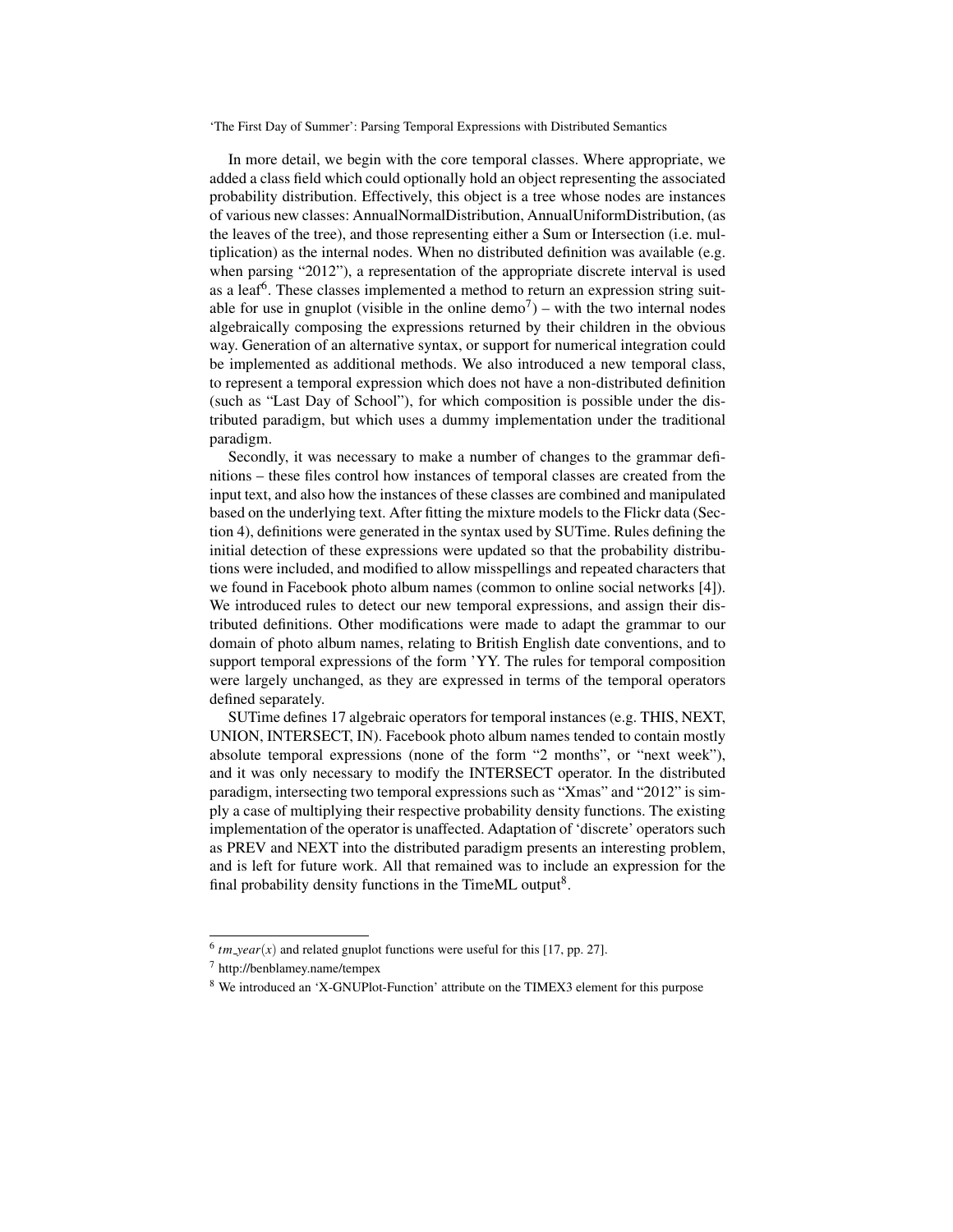Ben Blamey and Tom Crick and Giles Oatley



Fig. 7 Distribution of the *Upload Delay*, estimated from Flickr photo metadata.



Fig. 8 Computation of the posterior probability distribution for the creation time of the photo, from the prior probability, and the distribution associated the temporal expression "Halloweeeeennnn!".

# 7 A Worked Example

In tasks such as event detection, it is useful to know the time that a photograph was taken. In Facebook, the EXIF metadata is removed for privacy-related reasons [9], and the API does not publish the photo creation time (as is the case with Flickr). In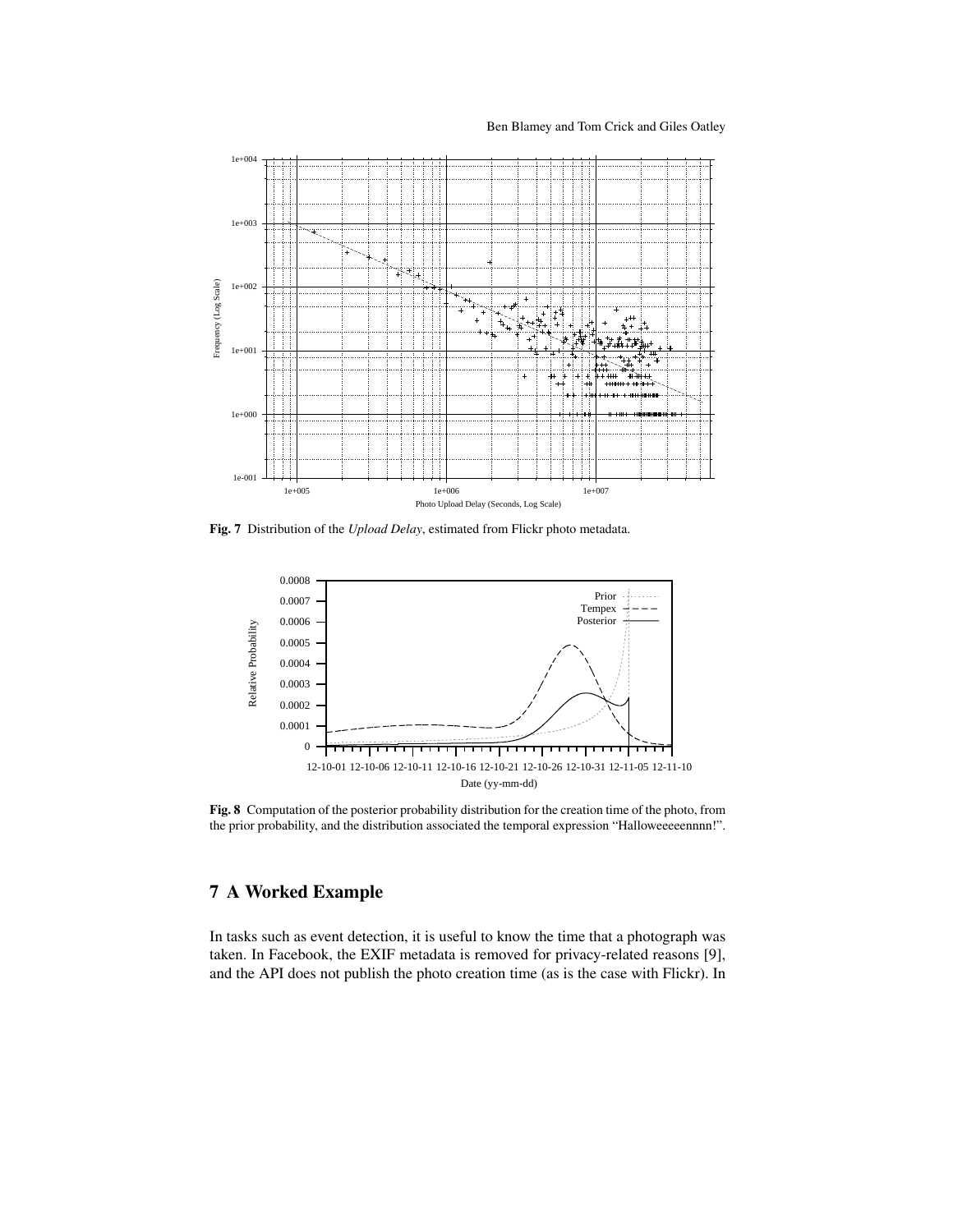Facebook, photo album titles tend to be rich in temporal expressions, and an album title such as "Halloweeeeennnn!" should indicate the date the photo was originally taken, even if it wasn't uploaded to Facebook until later. The usual technique would be to parse the temporal expression and resolve it to its 'official' meaning – in this case, October 31st.

In Figure 3, we see that some of the probability density for "Halloween" actually lies before this date – peaking around the 29th (although the effect is greater with "Christmas", Figure 2). Having represented the temporal expression as a probability density function, we can combine it with a prior probability distribution, computed as follows. The photo metadata collected from Flickr (Section 4), contains an upload timestamp<sup>9</sup> in addition to the photo creation timestamp. We define the *upload delay* to be the time difference between the user taking the photo, and uploading it to the web. Figure 7 shows the distribution (tabulated into frequencies for 24-hour bins), plotted with a log-log scale. Taking *y* as the frequency, and *x* as the upload delay in seconds, the line of best fit was computed (with gnuplot's implementation of the Levenberg-Marquardt algorithm) as:

$$
log(y) = a log(x) + b \tag{4}
$$

with:

$$
a = -1.0204
$$
 (5)

$$
b = 18.5702 \tag{6}
$$

We can then use this equation as a prior distribution for the *creation* timestamp of the photo, by working backwards from the *upload* timestamp, which is available from Facebook<sup>10</sup>. Figure 8 shows this prior probability, the distribution for "Halloweeeeennnn!", and the prior distribution obtained by multiplying them together, respectively scaled for clarity. The resulting posterior distribution has much greater variance than what would have resulted from simply parsing the official definition of October 31st, accounting for events being held on the surrounding days, whilst the application of the prior probability has resulted in a cut-off and a much thinner tail for earlier in the month.

# 8 Interpreting  $S \sim T_s(t)$

In Section 3, we discussed the association (denoted by ∼) between the temporal expression *S* and the continuous random variable  $T_s(t)$ . Detailed discussion is beyond the scope of this work, but we briefly outline a few interpretations:

1. *S* represents some unknown instant: *S* ∼ *t<sub>s</sub>*. *T<sub>s</sub>*(*t*) models *P*(*t* = *t<sub>s</sub>*).

<sup>&</sup>lt;sup>9</sup> The time when the photo was uploaded to the web, shown as the 'posted' attribute of the 'dates' element, see: http://www.flickr.com/services/api/flickr.photos.getInfo.html

 $10$  See the 'created\_time' field at: https://developers.facebook.com/docs/reference/api/photo/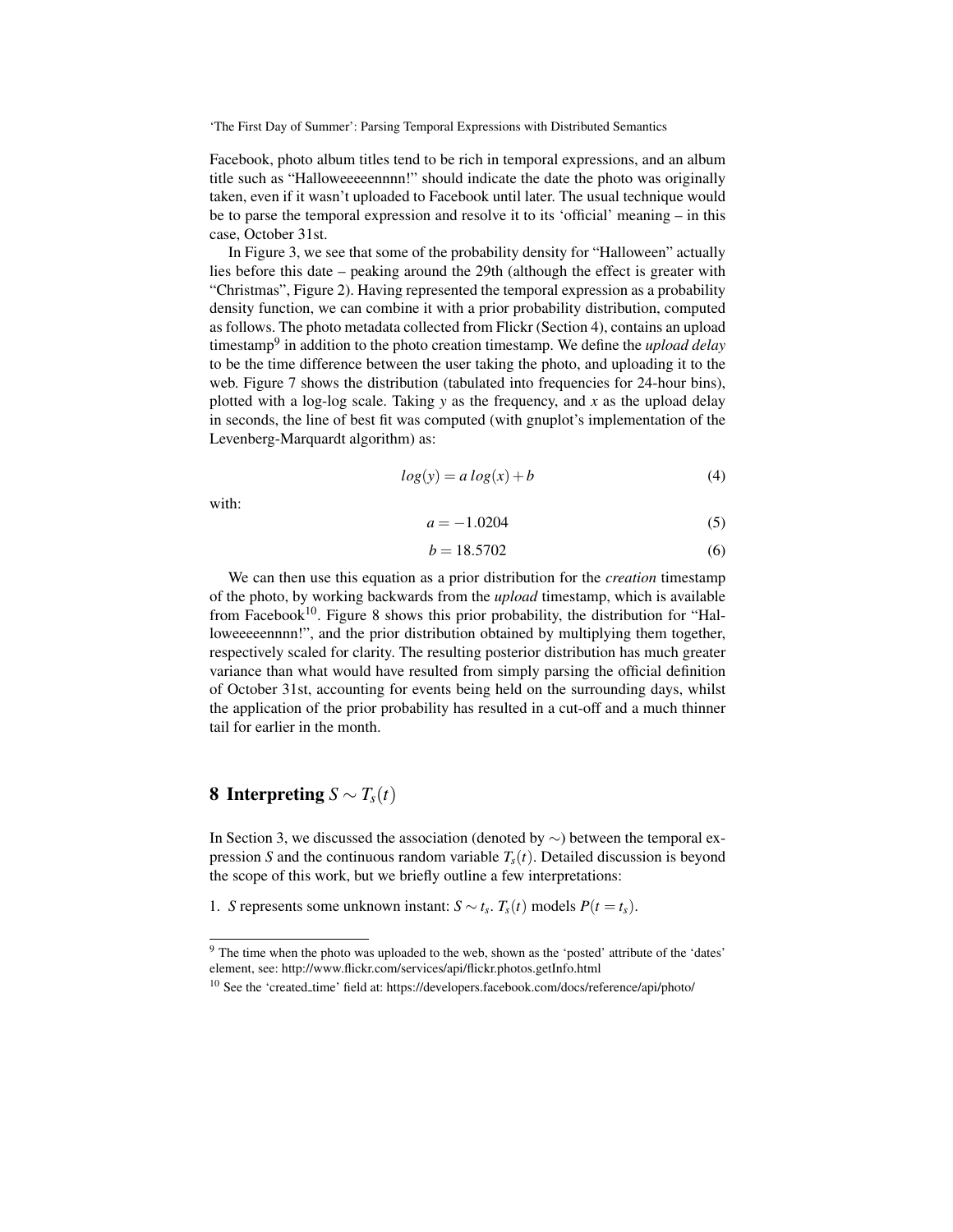#### Ben Blamey and Tom Crick and Giles Oatley

- 2. *S* represents some unknown interval:  $S \sim I_s = [t_a, t_b]$ .  $T_s(t)$  models  $P(t \in I_s)$ .
- 3. The meaning of *S* is precisely  $S \sim T_s(t)$ , and only by combining  $T_s$  with additional information can anything further be inferred. Particular instances or time intervals may have cultural or historical associations with *S*, it may be possible to recognize their effect on  $T_s$ . But  $T_s$  itself is the pragmatic interpretation of *S*.

There is extensive discussion relating to the models underlying (1) and (2) in the literature, and one can construct various thought experiments to create paradoxes in either paradigm. By constructing our probability distribution by modelling time as  $\mathbb R$  which means we are undeniably using the classical point-based model of time, rather than the interval-based model [1]. However, the situation is a little more subtle: employing a probability density function only allows computation of the probability associated with an arbitrary *interval* (see Equation 1). For a continuous random variable, the probability of any particular instance is zero by definition; something which is arguably more akin to an interval-based interpretation of time. So, associating the temporal expression with a p.d.f. means that the theoretical basis of the point-based system of time is retained, whilst the mathematics restricts us to working only with intervals. Whether this dual-nature obviates the dividing instant problem [10], requires a more rigorous argument, is something we leave to future work.

The thrust of our contribution is to suggest that temporal expressions in isolation are intrinsically ambiguous<sup>11</sup> (interpretation  $(3)$ ). We argue that such expressions cannot be resolved to discrete intervals or instants (without loss of information), and attempts to do so are perhaps unnecessary or misguided. In some cases, it may be desirable to defer resolution, perhaps to apply a prior probability (as in Section 7).

# 9 Conclusions

In Section 2 we have discussed how existing work focuses grammar and composition. Recent work to widen the task [5] requires methods (such as ours) for assigning meaning to these expressions. We've noted how the usual approach of representing meaning as discrete intervals limits the scope of the temporal expression task.

Our main contribution is a proposal for an alternative *distributed* paradigm for parsing temporal expressions (Section 3). The approach has several advantages:

- It is able to provide definitions for a wider class of temporal expressions, supporting expressions where there is no single official definition.
- It captures greater cultural richness and ambiguity arguably a more accurate definition.
- It facilitates further processing, such as the consideration of a prior probability, as demonstrated with an example in Section 7.

<sup>&</sup>lt;sup>11</sup> The "weekend", and precisely when it starts, is a good example of this. Readers will be able to imagine many different possible interpretations of the word.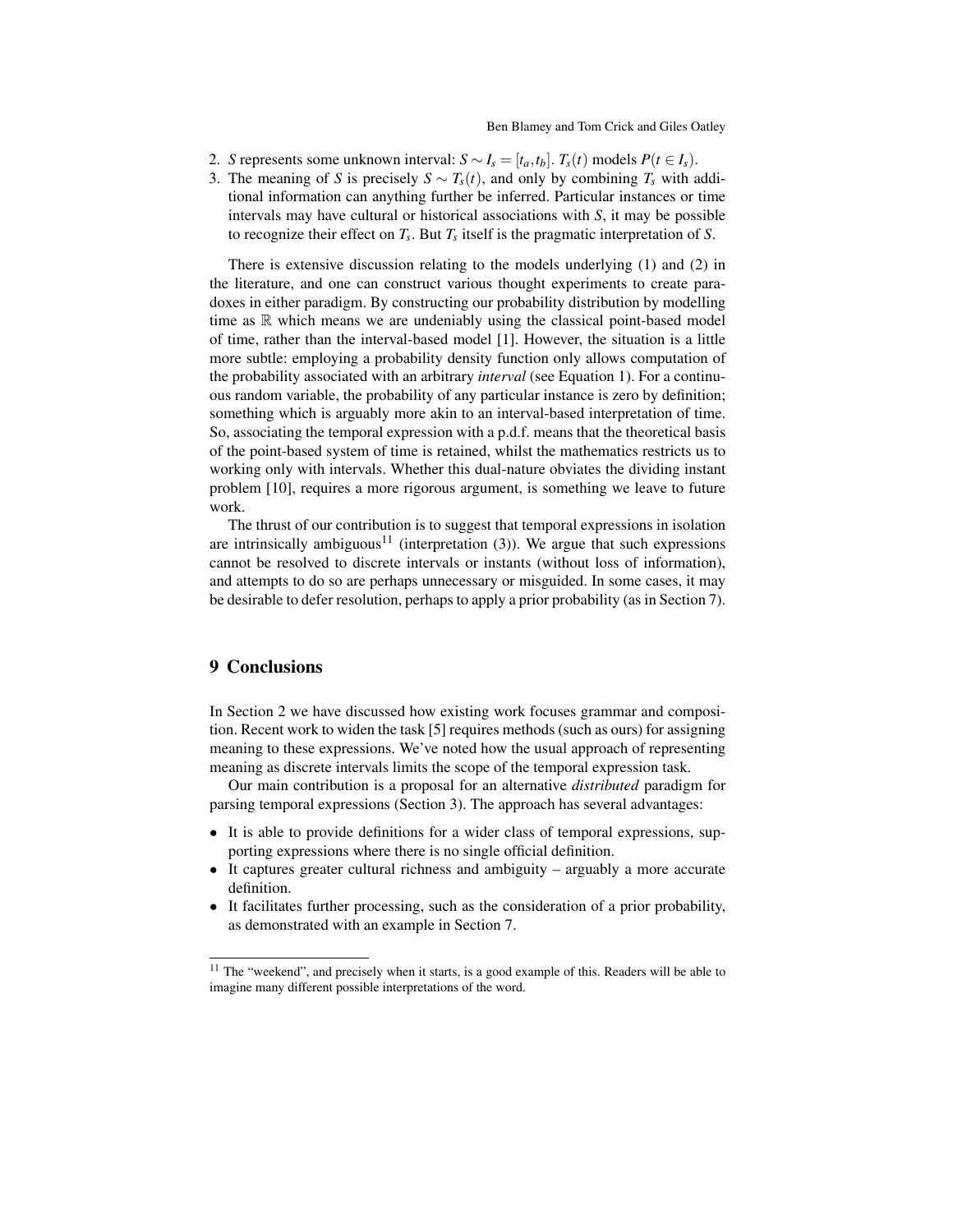Secondly, we have demonstrated a technique for mining definitions from a large dataset, and statistically modelling the results to create a distributed definition of a temporal expression (Section 4).

Thirdly, we have adapted a state-of-the-art temporal expression software framework to incorporate the distributed paradigm, allowing some of the temporal algebraic operators to be implemented as algebraic operators (Section 6). An online demonstration, datasets and source code, and figures omitted for brevity are available at http://benblamey.name/tempex.

# 10 Future Work

We hope to extend the work by modelling semantics at alternative scales, consider a wider range of expressions, including durations – which means expanding support for SUTime's temporal operators. Alternative, asymmetric distributions could be included in the mixture model, with an appropriate algorithm to determine initial parameters, to achieve a better fit to some of the distributions we found. Furthermore, we intend to develop a framework for evaluating the distributional approach against the existing approaches, and explore the philosophical issues discussed in Section 8 in greater depth.

## References

- 1. Allen, J.F.: An interval-based representation of temporal knowledge. In: Proceedings of the 7th International Joint Conference on Artificial Intelligence (IJCAI'81), pp. 221–226. Morgan Kaufmann (1981)
- 2. Angeli, G., Manning, C., Jurafsky, D.: Parsing time: Learning to interpret time expressions. In: Proceedings of the 2012 Conference of the North American Chapter of the Association for Computational Linguistics: Human Language Technologies, pp. 446–455 (2012)
- 3. Association, C..I.P.: Exchangeable image file format for digital still cameras: Exif version 2.3 (2010). URL http://www.cipa.jp/english/hyoujunka/kikaku/pdf/DC-008-2010 E.pdf. English Translation.
- 4. Brody, S., Diakopoulos, N.: Cooooooooooooooollllllllllllll!!!!!!!!!!!!!! using word lengthening to detect sentiment in microblogs. In: Proceedings of the 2011 Conference on Empirical Methods in Natural Language Processing, pp. 562–570. Association for Computational Linguistics, Edinburgh, Scotland, UK. (2011). URL http://www.aclweb.org/anthology/ D11-1052
- 5. Brucato, M., Derczynski, L., Llorens, H., Bontcheva, K., Jensen, C.S.: Recognising and interpreting named temporal expressions (2013). URL http://derczynski.com/sheffield/papers/ named timex.pdf
- 6. Chang, A.X., Manning, C.: SUTime: A library for recognizing and normalizing time expressions. In: Proceedings of the 8th International Conference on Language Resources and Evaluation (LREC'12) (2012)
- 7. Ferro, L., Gerber, L., Mani, I., Sundheim, B., Wilson, G.: TIDES 2005 standard for the annotation of temporal expressions (2005)
- 8. Grefenstette, G.: Explorations in automatic thesaurus discovery. Springer (1994)